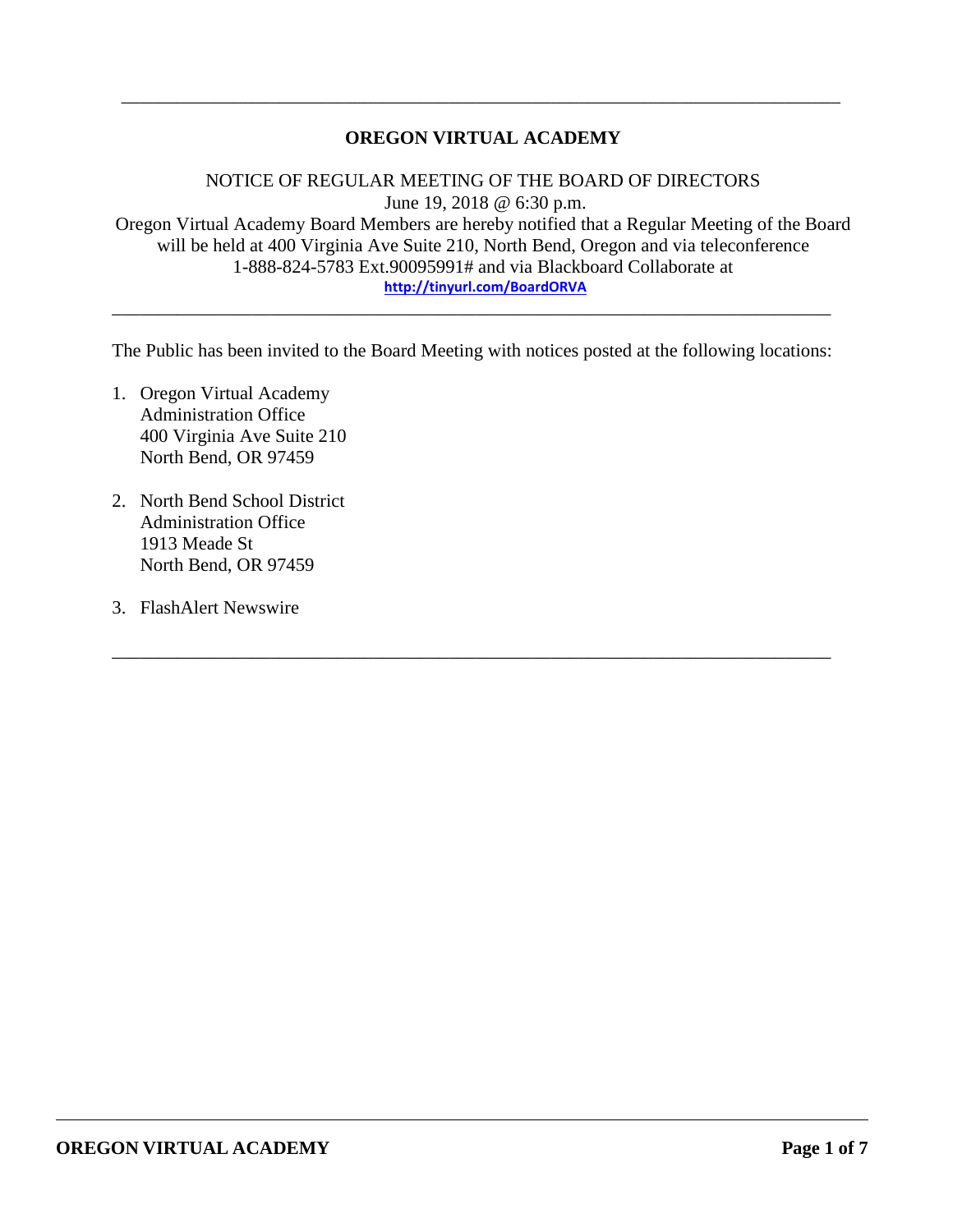### **AGENDA REGULAR MEETING AGENDA**

### **BOARD OF DIRECTORS OREGON VIRTUAL ACADEMY**

**Tuesday, June 19 th , 2018 6:30 p.m.** ORVA Office 400 Virginia Ave Suite 210 North Bend, OR 97459

# **INSTRUCTIONS FOR PRESENTATIONS TO THE BOARD BY PARENTS AND CITIZENS**

The Oregon Virtual Academy welcomes your participation at the School's Board meetings. The purpose of a public meeting of the Board of Directors is to conduct the affairs of the School in public. We are pleased that you are in attendance and hope that you will visit these meetings often. Your participation assures us of continuing community interest in our School. To assist you in the ease of speaking/participating in our meetings, the following guidelines are provided.

- 1. Agendas are available to all audience members at the door to the meeting or by requesting the agenda from School Officials (541-751-8060).
- 2. The "Public Comment" portion is set aside for members of the audience to raise issues that are not specifically on the agenda. These presentations are limited to three (3) minutes and total time allotted to non-agenda items will not exceed fifteen (15) minutes. The Board may give direction to staff to respond to your concern or you may be offered the option of returning with a citizen-requested item.
- 3. When addressing the Board, speakers are requested to stand, to state their name and address, and to adhere to the time limits set forth.
- 4. Citizens may request that a topic related to school business be placed on a future agenda by submitting a written request at least seventy-two (72) hours in advance of any regular meeting. Once such an item is properly placed on the agenda, the Board can respond, interact, and act upon the item.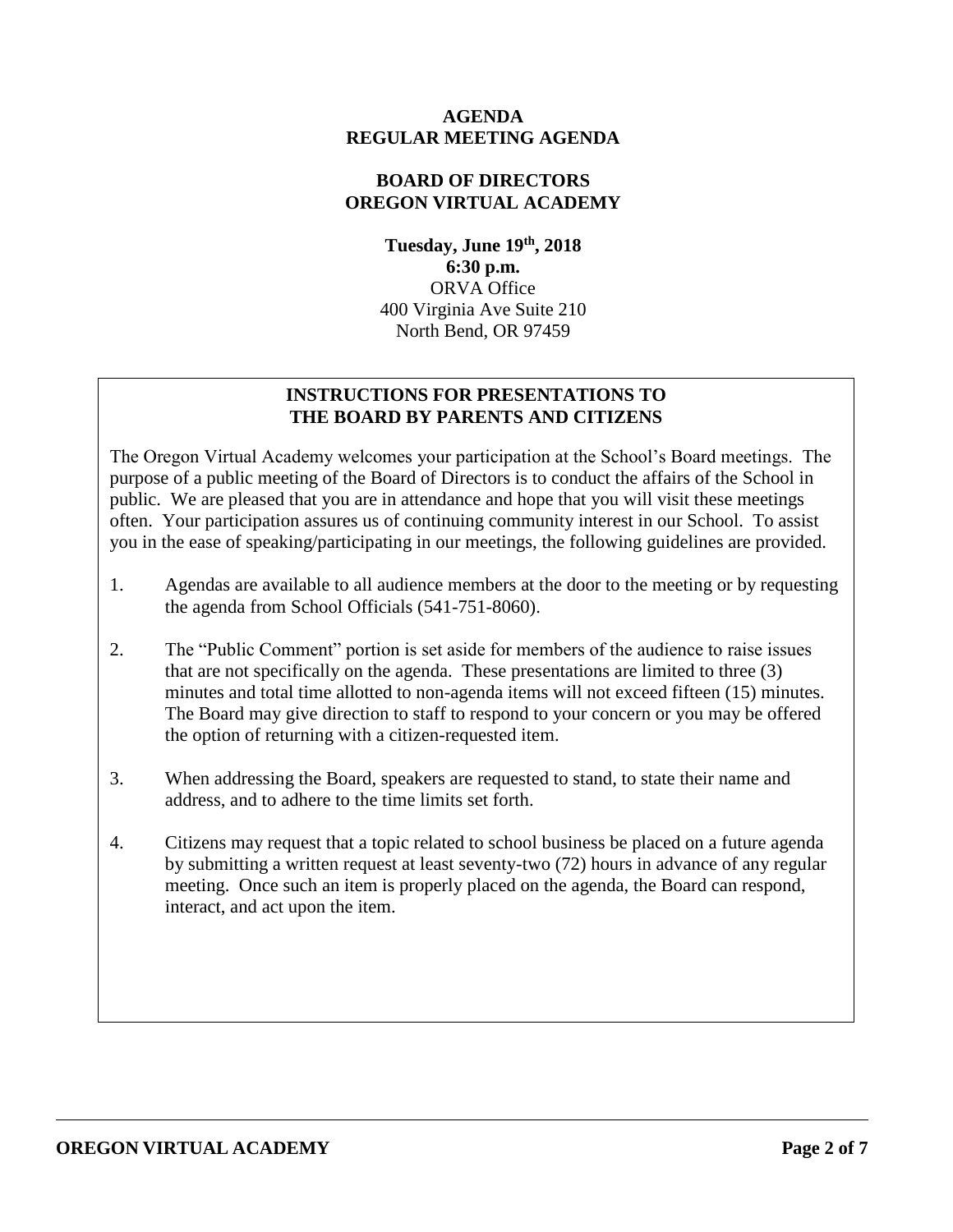### **I. PRELIMINARY**

**A.** CALL TO ORDER

Meeting was called to order by the Board Chair at \_\_\_\_\_\_\_\_\_ P.M.

#### **B.** Roll Call

| <b>Member</b>       | Title         | Term      | <b>Present</b> | <b>Absent</b> | <b>In</b> | Out |
|---------------------|---------------|-----------|----------------|---------------|-----------|-----|
| Mr. Paul Tannahill  | Member        | 2015-2018 |                |               |           |     |
| Mr. Michael Herndon | Member        | 2015-2018 |                |               |           |     |
| Ms. Terri Bennink   | Secretary     | 2016-2019 |                |               |           |     |
| Mr. Steven Isaacs   | Member        | 2016-2019 |                |               |           |     |
| Mr. Brian Bray      | Chairman      | 2016-2019 |                |               |           |     |
| Mr. Barry Jahn      | Vice Chairman | 2017-2020 |                |               |           |     |
| Vacant              | Member        | 2017-2020 |                |               |           |     |

### **II. COMMUNICATIONS**

**A)** PUBLIC COMMENTS:

No individual comment shall be for more than three (3) minutes and the total time for this purpose shall not exceed fifteen (15) minutes. Board members may respond to comments however no action can be taken. The Board may give direction to staff following comment.

- **B)** BOARD/STAFF DISCUSSION
	- 1. School Informational Reports
		- a. HOS Introductory Comments-S. Werlein
		- b. "GRIT" PLC Presentation-L. Trottier
		- c.Review of Financial Packet (through May 2018)-C. Chun-Hoon, Finance Manager
		- d.Credit Card Charges (through May 2018)-M. Caldwell, Office Manager
	- 2. Board of Directors Discussion:
		- a. Committee Updates
			- i) Finance Committee Mr. Herndon, Board Member
			- ii) The ORVA Forum Mr. Jahn, Board Member
			- iii) Professional Services Committee Mr. Bray, Board Member
			- iv) Policy Committee Mr. Herndon, Board Member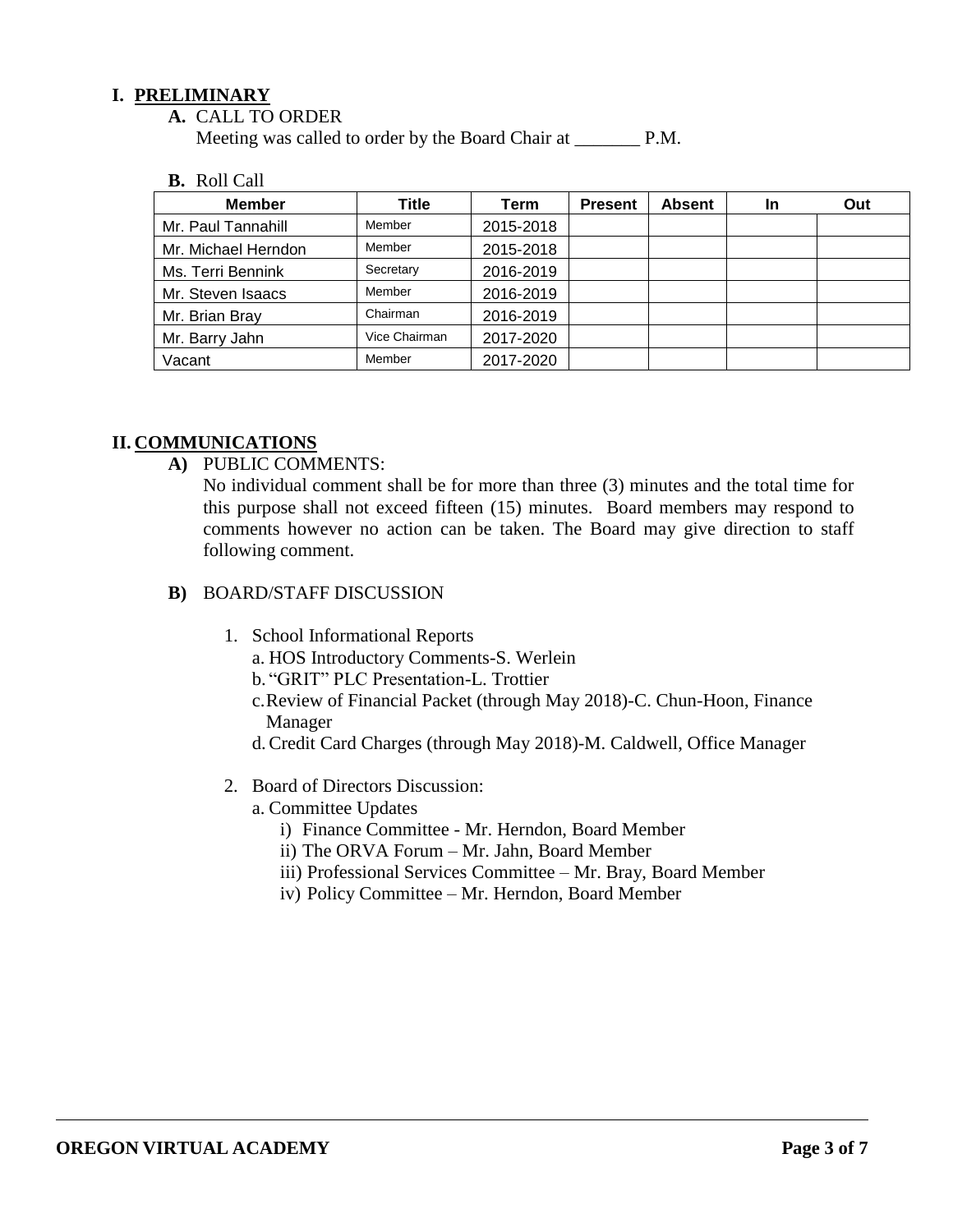# **III. CONSENT AGENDA ITEMS**

All matters listed under the consent agenda are considered by the Board to be routine and will be approved/enacted by the Board in one motion in the form listed below. Unless specifically requested by a Board member for further discussion or removed from the agenda, there will be no discussion of these items prior to the Board votes on them. The Head of School recommends approval of all consent agenda items.

### **A.** ITEMS FOR APPROVAL

- 1. Previous Meeting Minutes
	- a. May  $15^{th}$ , 2018
- 2. K12 Invoice Payment

Motion Second

# **IV. ACTION ITEMS**

#### 1) IV-BDRPT-01\_6-19-18 Discussion and Possible Action on Board Adopted Policy

| <b>Member</b>       | <b>Motion</b> | Aye           | <b>No</b>             | <b>Abstain</b> | <b>Absent</b> |
|---------------------|---------------|---------------|-----------------------|----------------|---------------|
| Mr. Paul Tannahill  |               |               |                       |                |               |
| Mr. Michael Herndon |               |               |                       |                |               |
| Ms. Terri Bennink   |               |               |                       |                |               |
| Mr. Steven Isaacs   |               |               |                       |                |               |
| Mr. Brian Bray      |               |               |                       |                |               |
| Mr. Barry Jahn      |               |               |                       |                |               |
| Vacant              |               |               |                       |                |               |
| Motion              | Carried ()    | Not Carried ( | Vote, $(A)$ $(N)(Ab)$ | Tabled (       |               |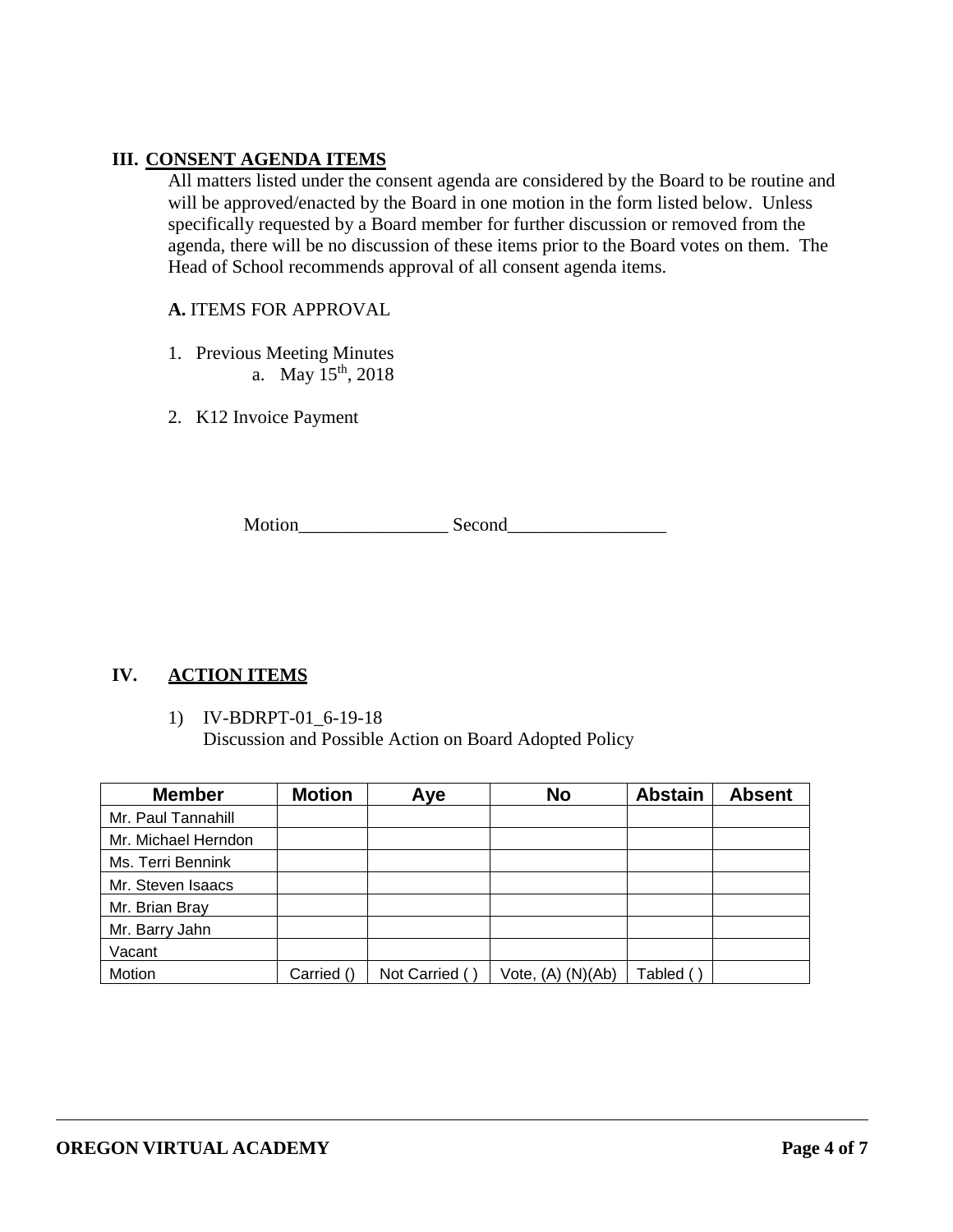2) IV-BDRPT-02\_6-19-18

Discussion and Possible Action related to proposed Educational Products and Services Agreement with K12.

| <b>Member</b>       | <b>Motion</b> | Aye            | <b>No</b>         | <b>Abstain</b> | <b>Absent</b> |
|---------------------|---------------|----------------|-------------------|----------------|---------------|
| Mr. Paul Tannahill  |               |                |                   |                |               |
| Mr. Michael Herndon |               |                |                   |                |               |
| Ms. Terri Bennink   |               |                |                   |                |               |
| Mr. Steven Isaacs   |               |                |                   |                |               |
| Mr. Brian Bray      |               |                |                   |                |               |
| Mr. Barry Jahn      |               |                |                   |                |               |
| Vacant              |               |                |                   |                |               |
| Motion              | Carried ()    | Not Carried () | Vote, (A) (N)(Ab) | Tabled ()      |               |

### 3) IV-BDRPT-03\_6-19-18

Discussion and Possible Action on the SY 2018-2019 Budget and Staffing Plan. (Presentation will include second version of SY 2018-2019 Budget, and proposed staffing plan based on budgeted staffing ratios and projected enrollment. Administration will seek approval from board to make appropriate staffing decisions based upon this information)

| <b>Member</b>       | <b>Motion</b> | Aye            | <b>No</b>             | <b>Abstain</b> | <b>Absent</b> |
|---------------------|---------------|----------------|-----------------------|----------------|---------------|
| Mr. Paul Tannahill  |               |                |                       |                |               |
| Mr. Michael Herndon |               |                |                       |                |               |
| Ms. Terri Bennink   |               |                |                       |                |               |
| Mr. Steven Isaacs   |               |                |                       |                |               |
| Mr. Brian Bray      |               |                |                       |                |               |
| Mr. Barry Jahn      |               |                |                       |                |               |
| Vacant              |               |                |                       |                |               |
| Motion              | Carried ()    | Not Carried () | Vote, $(A)$ $(N)(Ab)$ | Tabled ()      |               |

# 4) IV-BDRPT-04\_6-19-18

Discussion and Possible Action related to Windfall Funds Utilization.

| <b>Member</b>       | <b>Motion</b> | Aye            | <b>No</b>         | <b>Abstain</b> | <b>Absent</b> |
|---------------------|---------------|----------------|-------------------|----------------|---------------|
| Mr. Paul Tannahill  |               |                |                   |                |               |
| Mr. Michael Herndon |               |                |                   |                |               |
| Ms. Terri Bennink   |               |                |                   |                |               |
| Mr. Steven Isaacs   |               |                |                   |                |               |
| Mr. Brian Bray      |               |                |                   |                |               |
| Mr. Barry Jahn      |               |                |                   |                |               |
| Vacant              |               |                |                   |                |               |
| Motion              | Carried ()    | Not Carried () | Vote, (A) (N)(Ab) | Tabled ()      |               |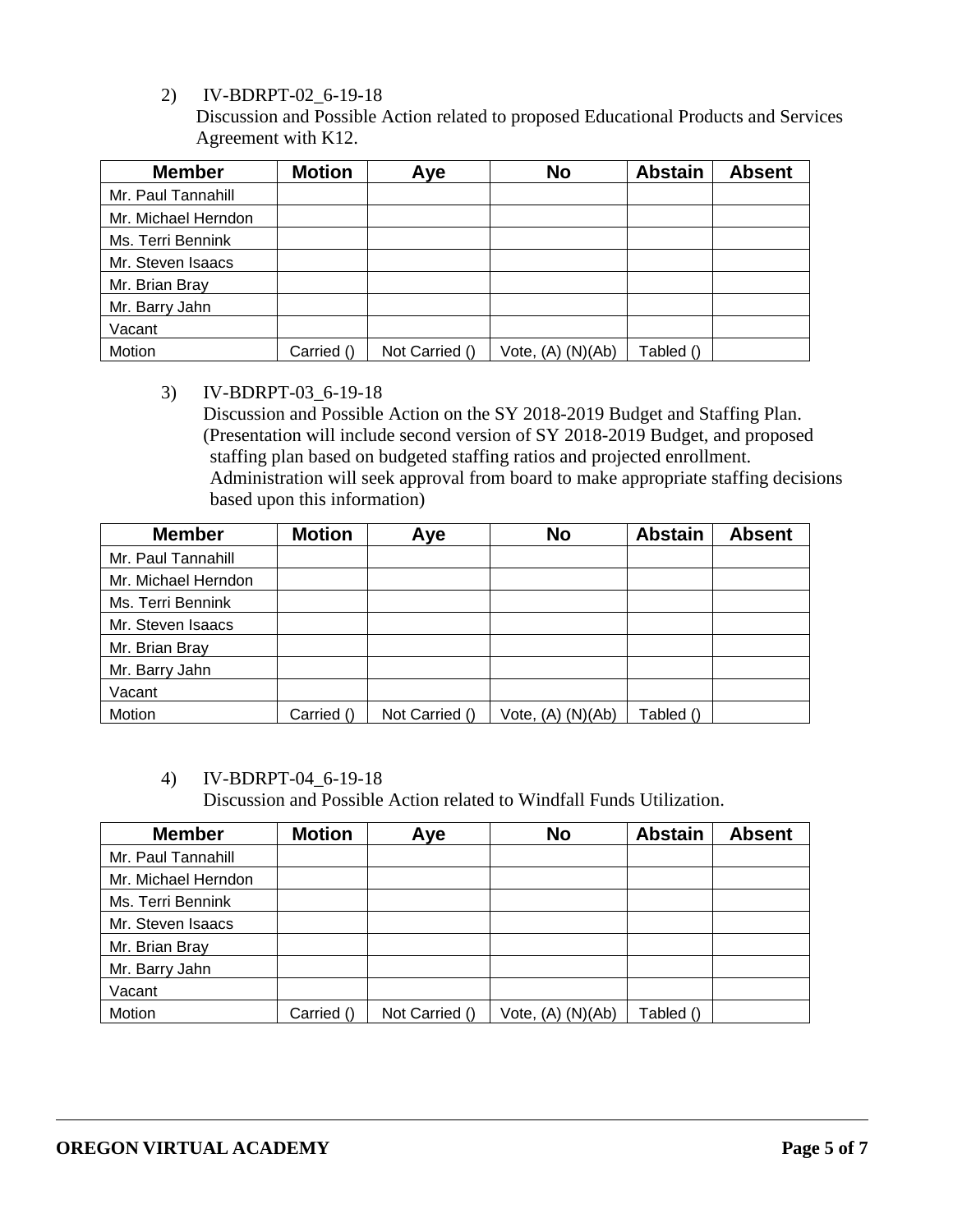# 5) IV-BDRPT-05\_6-19-18

Discussion and Possible Action related to the SY 2018-2019 Salary Schedule.

| <b>Member</b>       | <b>Motion</b> | Aye            | <b>No</b>             | <b>Abstain</b> | <b>Absent</b> |
|---------------------|---------------|----------------|-----------------------|----------------|---------------|
| Mr. Paul Tannahill  |               |                |                       |                |               |
| Mr. Michael Herndon |               |                |                       |                |               |
| Ms. Terri Bennink   |               |                |                       |                |               |
| Mr. Steven Isaacs   |               |                |                       |                |               |
| Mr. Brian Bray      |               |                |                       |                |               |
| Mr. Barry Jahn      |               |                |                       |                |               |
| Vacant              |               |                |                       |                |               |
| Motion              | Carried ()    | Not Carried () | Vote, $(A)$ $(N)(Ab)$ | Tabled ()      |               |

6) IV-BDRPT-06\_6-19-18 Discussion and Possible Action related to the New Teacher Agreement Documents.

| <b>Member</b>       | <b>Motion</b> | Aye            | <b>No</b>             | <b>Abstain</b> | <b>Absent</b> |
|---------------------|---------------|----------------|-----------------------|----------------|---------------|
| Mr. Paul Tannahill  |               |                |                       |                |               |
| Mr. Michael Herndon |               |                |                       |                |               |
| Ms. Terri Bennink   |               |                |                       |                |               |
| Mr. Steven Isaacs   |               |                |                       |                |               |
| Mr. Brian Bray      |               |                |                       |                |               |
| Mr. Barry Jahn      |               |                |                       |                |               |
| Vacant              |               |                |                       |                |               |
| Motion              | Carried ()    | Not Carried () | Vote, $(A)$ $(N)(Ab)$ | Tabled ()      |               |

# 7) IV-BDRPT-07\_6-19-18

Discussion and Possible Action regarding Approval of Liability Insurance Coverage.

| <b>Member</b>       | <b>Motion</b> | Aye            | <b>No</b>             | <b>Abstain</b> | <b>Absent</b> |
|---------------------|---------------|----------------|-----------------------|----------------|---------------|
| Mr. Paul Tannahill  |               |                |                       |                |               |
| Mr. Michael Herndon |               |                |                       |                |               |
| Ms. Terri Bennink   |               |                |                       |                |               |
| Mr. Steven Isaacs   |               |                |                       |                |               |
| Mr. Brian Bray      |               |                |                       |                |               |
| Mr. Barry Jahn      |               |                |                       |                |               |
| Vacant              |               |                |                       |                |               |
| Motion              | Carried ()    | Not Carried () | Vote, $(A)$ $(N)(Ab)$ | Tabled ()      |               |